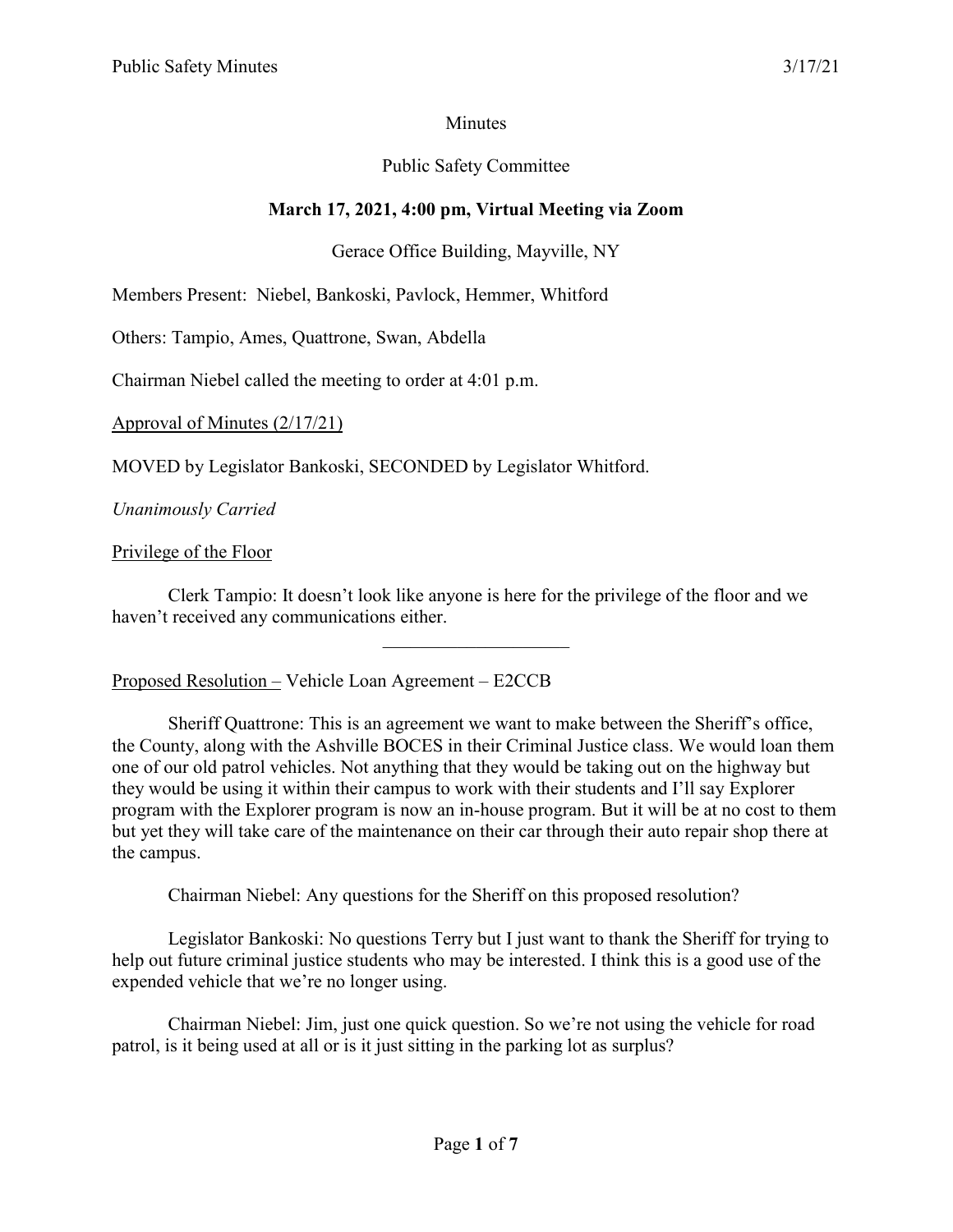Sheriff Quattrone: It was sitting in the parking lot that was going to either be auctioned off or scraped. Their request was to be able to use it for practical exercises within the campus area.

Chairman Niebel: So, it doesn't have much value?

Sheriff Quattrone: Unfortunately a very little value in that car.

Chairman Niebel: Any further questions of the Sheriff?

# *Unanimously Carried*

Proposed Resolution – Amend 2021 Budget for Grant Expenses – Office of the Sheriff

Mrs. Swan: I will speak to this one. As some of you may recall last month we made an amendment to the 2021 budget reflecting grant revenue that needed to roll from 2020 to 2021. There were outstanding purchase orders that were rolled into 2021 and the revenue needed to be moved as well. We realized after the fact that the expense budget also needed to be moved over to cover those purchase orders on the expense side so this simply amends the budget to include the expense budget that we need in order to cover those expenses.

Chairman Niebel: Committee, any questions of Jen or Jim?

## *Unanimously Carried*

Proposed Resolution – Amend 2021 Budget for Capital Project: Jail Upgrades

Mrs. Swan: As far as this resolution is concerned, we had a final Jail upgrade that we wanted to utilize the rest of our capital funding for. It was shy by a few thousand dollars and we were able to find that few thousand dollars in another capital project that we know will be coming in under budget so this simply amends that adjustment to cover the full expenditure that we need for the Jail repair.

Chairman Niebel: And this is something that you started back in 2017?

Mrs. Swan: Correct.

Chairman Niebel: Committee, any questions of Jen or Jim?

Legislator Bankoski: Jim, what are the repairs?

Sheriff Quattrone: The repairs are a water pump in the Jail that was because of the different chemicals from the water it ended up quitting on us and so that's to replace that.

Legislator Bankoski: Thank you.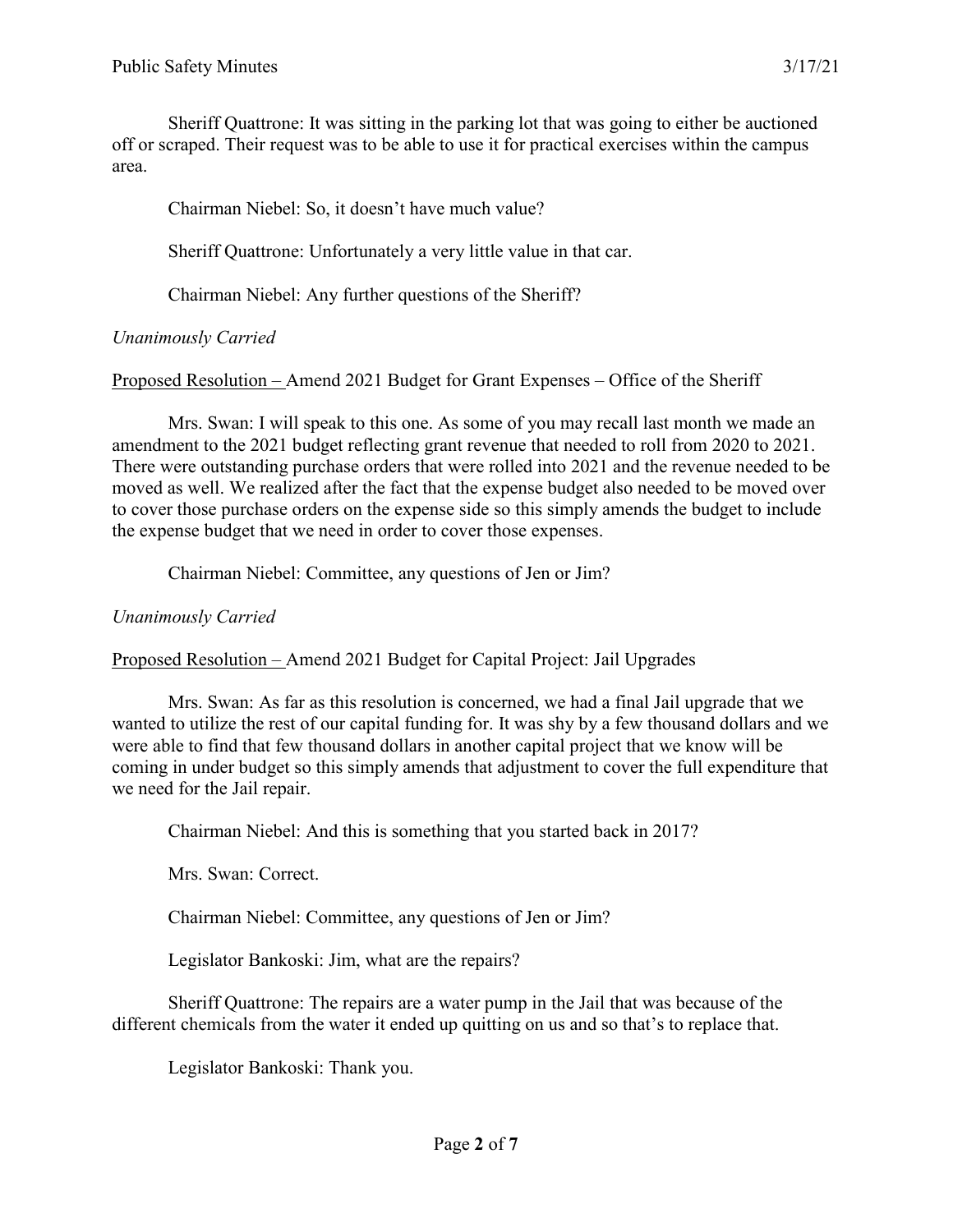## Chairman Niebel: Any further questions?

## *Unanimously Carried*

## Proposed Resolution – Adoption and Certification of New York State Police Reform and Reinvention Collaborative Plan

Sheriff Quattrone: For those of you who aren't familiar and hopefully everybody is, back in June the Governor issued an executive order to have the police reform and reinvention so we've been working on it and in reality, we've been working on it before June. If you look at the plan, it shows you that we were doing things in May and there are many items that we were already working on. So, since June we've been specifically targeting community members and doing surveys throughout the County as well with separate groups. We got the results of the surveys back at several stakeholder meetings, via zoom, a couple of that were done in person, so I think that everybody had a copy of that and can access copy of the full plan but what we've found is, overall the majority of those respondents and people that we've talked to that didn't just respond to the survey, continue to be supportive of law enforcement and the Sheriff's office. We found that one of the things we had to review was racial disparity. As you look at our statistics, arrests and incarceration is in line with what the 2010 census percentages show as far as percentages of whites versus minorities of being arrested or being incarcerated.

#### Chairman Niebel: Or charged.

Sheriff Quattrone: Or charged, correct, thank you. What we did do was examine ways that we can continue to improve and towards the end of the report, we have a list of objectives and trainings to be obtained. Again, many of were things that we've been wanting to do and just kind of putting them on a schedule now. Some of them have started already and we'll be *(inaudible)* within the next couple of years. Of course, I also listed some of the impediments to these changes. A lot of that has to do with time restrains as well as fiscal restraints. So we're trying to get creative, we're working with Community Foundation, community groups to help fund some of these trainings and initiatives that will help us to improve law enforcement in the County.

Chairman Niebel: Jim, thank you. Committee, any question for Jim on this certification plan? Just a comment. I did look at Data USA in that gives a demographic breakdown by race in Chautauqua County. If you look at that you'll see that 92% of the people in Chautauqua County identify as white and then when I read through your report and look, it was a pretty lengthy report. I didn't read through the whole thing but read through most of it, your CCSO arrest by race, 91% white, o.k., so demographics breakdown, 92% white, arrests by race, 91% white so look, from these statistics there is no systematic racism in policing in Chautauqua County. I mean, it's just not there as far as statistics. So, I want to compliment you and the Sheriff's Department and actually all the police departments in Chautauqua County because this report sustains what a lot of us had thought that there is no systemic racism and this more or less proves it. So thank you.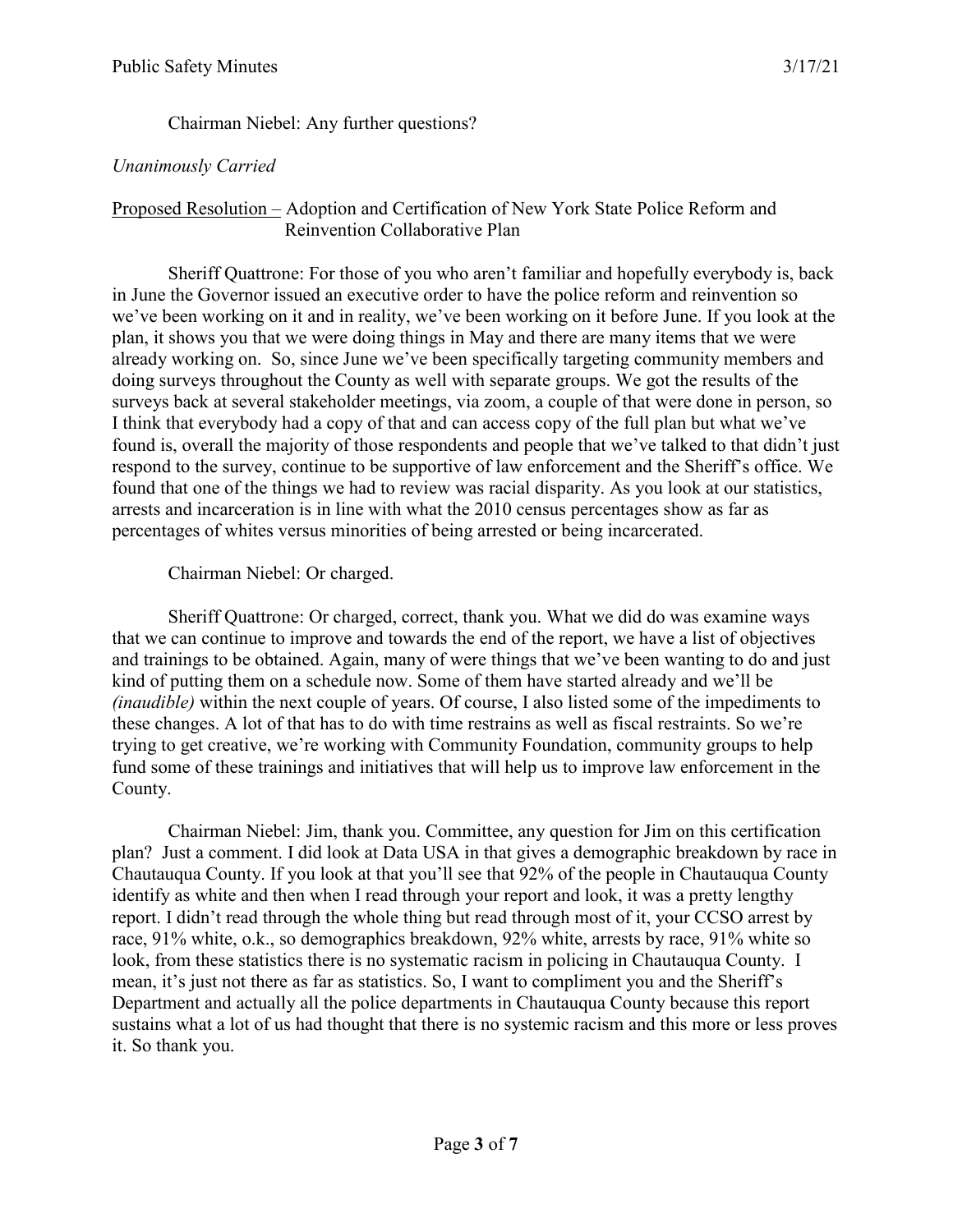Sheriff Quattrone: Thank you. I did want to add that through this process, it was something that we worked together throughout the County with all the police agencies. We had many meetings, the police chiefs and I and the ironic thing was that, no State agency was required to do this so the State Police, the Parks Police, the State University Police, were not required to do this and this is some of the push back and we would see at the beginning. But, it's been a pleasure to work with all the Police Chiefs and while we all did our own individual plans, we did a lot of the work together so we could not have to duplicate the surveys and *(inaudible)…* Mr. Abdella had suggested having some more public opportunity to input so we put copies in every public library in the County and had five additional meetings via zoom and Facebook live where we could present the reformed plan to the public. *(Inaudible)* any constructive criticism. The only real criticism is people who *(cross talk)* to get rid of policing.

Chairman Niebel: Jim, besides the zoom meetings, you had a lot of personal meetings too. An awful lot of time and effort went into this and you should be complimented because it was a lengthy process and you did a very good job.

#### Sheriff Quattrone: Thank you.

Chairman Niebel: Committee, anything else on this? So, we need to adopt this certification so if there are no more questions, those in favor?

#### *Unanimously Carried*

#### **Other**

Chairman Niebel: I have asked Jim to discuss, you probably saw in the paper recently that inmates in the Jail did receive COVID vaccinations so I've asked Jim to highlight that and tell us a little bit about the thought process that went into that. So while he's doing that, please think if any questions that you might want to ask.

Sheriff Quattrone: Last Tuesday there was a vaccination clinic, I'll say, and roughly 110 inmates received the Johnson & Johnson vaccine. They were administered by our Jail nursing staff. The vaccines, as I stated, were the Johnson & Johnson, the County had received them on Friday or Monday and they administered them on Tuesday. They had 7 days to administer them. I know Public Health, once upon receiving, I'm trying to figure out – they were designated to go to home bound individuals so the Health Department or Public Health tried to find a way to get all the vaccines distributed in a timely manner so they did not lose them. They get penalized if they don't use all of the vaccines. They chose and decided that the Jail would be the appropriate place. I was supportive of having inmates vaccinated for several reasons. Perhaps the biggest reason was when we had the outbreak back in December, inmates, several of our staff also, struggled through and were quarantined and it costs tens of thousands of dollars to staff the Jail with overtime and forced overtime and *(inaudible)* that there is such a congregate *(inaudible)* setting that it was appropriate use of that vaccine.

Chairman Niebel: Committee, do you have any questions of the Sheriff on this?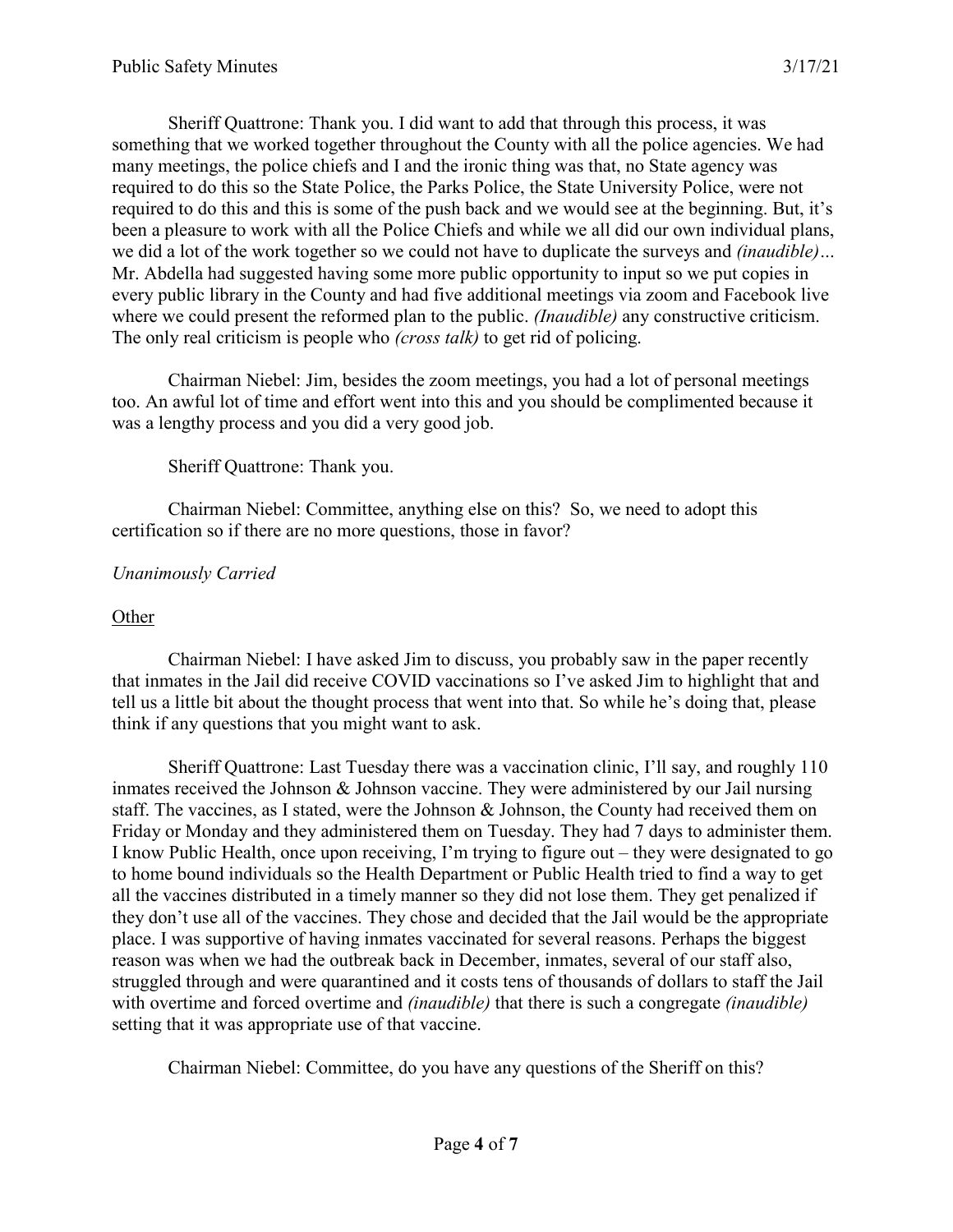Legislator Bankoski: No, continue the good work Jim.

Sheriff Quattrone: Thank you Mr. Bankoski.

Chairman Niebel: Jim, I'm going to make a quick comment. We received 600 doses, I guess 500 went to the elderly and people with comorbidity but what is kind of concerning to me is that we still have an awful lot of frail elderly in Chautauqua County. I mean, of our population in the County, there's 100,000 people over the age of 18. Of those 100,000 about a quarter of them or more, 25,000 are 65 and over. Of the people that actual die of COVID, it's about 94% and those are mainly people over 65. So, I'm a little bit concerned that when we have only a limited number of doses of vaccinations and this is just my own person opinion, but, I would like to see those doses go to senior citizens and the people that are most vulnerable as far as getting COVID. Again, look, you've made a very good argument as far as the Jail population and the cost if there's a COVID outbreak in the Jail but, I do think this was – and I don't care who made the decision, it doesn't matter, the decision was made and it's done, but, this is a policy decision and I think going forward, I would like to see input from the Legislature Chairman and the Democratic and Republican legislative leaders if we do anything further as far as vaccinations in the Jail.

Sheriff Quattrone: I do want to add a comment. County Executive Wendel has *(inaudible)* a COVID team that we meet Monday, Wednesday's and Friday's and I don't want to speak for the whole team but my understanding is and I think we all agree that we would like to be able to – we wish the local Health Department would be able to determine where those vaccines are going as they seem to be doing a great job in Chautauqua County in getting the vaccines out there.

Chairman Niebel: I agree.

Sheriff Quattrone: But the State dictates where those vaccines are going to be used. So, I think Public Health wants to make sure that they use every one of the vaccines and don't have to return any of them and that was a big part of the decision making process in that.

Chairman Niebel: Jim, I agree but when the category is home bound individuals, I think we have a lot of elderly, 65 and over, people that are home bound. In checking with the Office for the Aging, we have 2,700 elderly people on the list to get the COVID vaccinations so if it's a question of – I mean, if we had a lot of vaccinations, I wouldn't even be bringing this up but because we only have a limited number, I do think those should be directed to our most vulnerable and I do believe those to be our senior citizens.

Legislator Bankoski: I don't think the Sheriff has control over who gets it. He's allotted "x" and he has to do what his job description requires him to do. I don't think he has the authority to say I don't want the inmates to get them and we should give them to the people at Heritage Village, so to speak. I don't think that he has that control over that.

Chairman Niebel: Bob, I don't think he does but I'm just saying that, well, the Health Department does and I think somebody made the decision that the word home bound applies to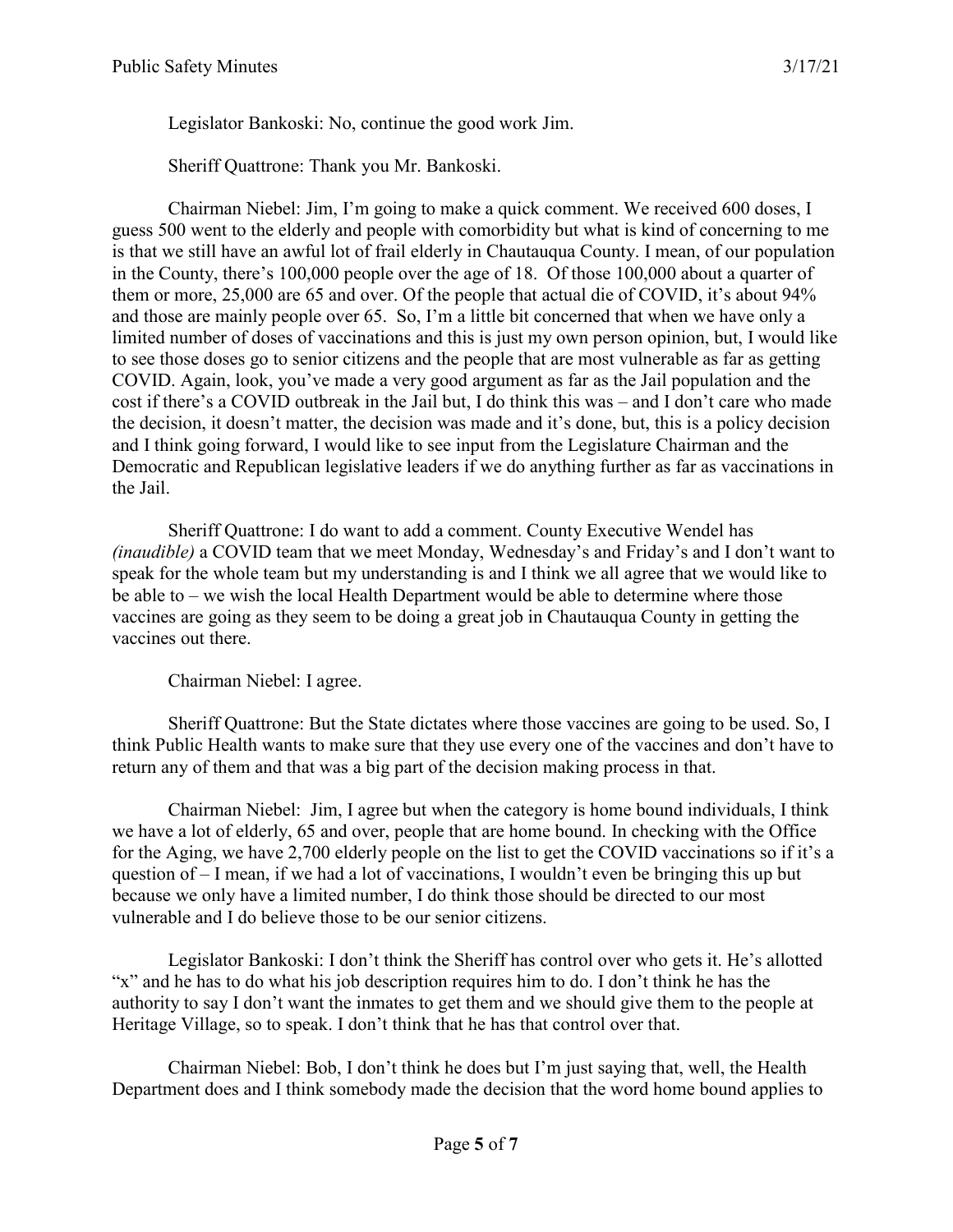inmates in the County Jail. Maybe it does, maybe it doesn't but I'm just saying, in my opinion, the most vulnerable people are the people over 65. They are not necessarily the people in the County Jail.

Legislator Bankoski: I agree with what you are saying, but I don't think that Jim has control over that situation. I think we're talking to the wrong guy.

Chairman Niebel: Any other comments from the committee?

Legislator Whitford: I appreciate your comments Mr. Chairman, the Sheriff was clear that the County Executive set up a COVID team and I think those questions need to be addressed to that team rather than in this format. The designation of home bound, well, you can't dismiss the individuals that are exposed to that day in and day out and risk their health dealing with the inmates. So, it really is a delicate balance and you are right, it took me a long time to get scheduled. I finally went through the VA but, there are a lot of seniors out there but, trust me, for the most part they are being cautious. They are staying at home and they are working on getting vaccinated.

Chairman Niebel: Paul, is that you that just made those comments?

Legislator Whitford: Yes.

Chairman Niebel: Paul, I agree with a lot that you said but as far as the folks in the County Jail, our Jail Guards and our Officers and stuff in the Sheriff's Department, Jim, correct me if I'm wrong but, haven't most of your people, including the Correction Officers, received the vaccine?

Sheriff Quattrone: As of Thursday or Friday of last week, where there was enough vaccines that they could hold a clinic here in Mayville up at Emergency Services to reach out to them.

Chairman Niebel: So most of your people have received the vaccines under 1A or 1B categories?

Sheriff Quattrone: It would be under the 1B where they received them.

Chairman Niebel: Any other discussion or comments?

Legislator Pavlock: I have a comment. I think Mr. Chairman you do have a valid ask and yes, there is a County committee that is tasked with this but also the Sheriff is the manager at the Jail, he directly oversees the Supervisors so it's not an illegitimate ask, I don't think, on his behalf. I know we all are on the fence with this one so I think the questioning is in line and I think we've asked him some questions and he's answered them and I can see both sides of it for sure. I guess at this point, moving forward, hopefully we'll get more vaccines and more people can get vaccinated.